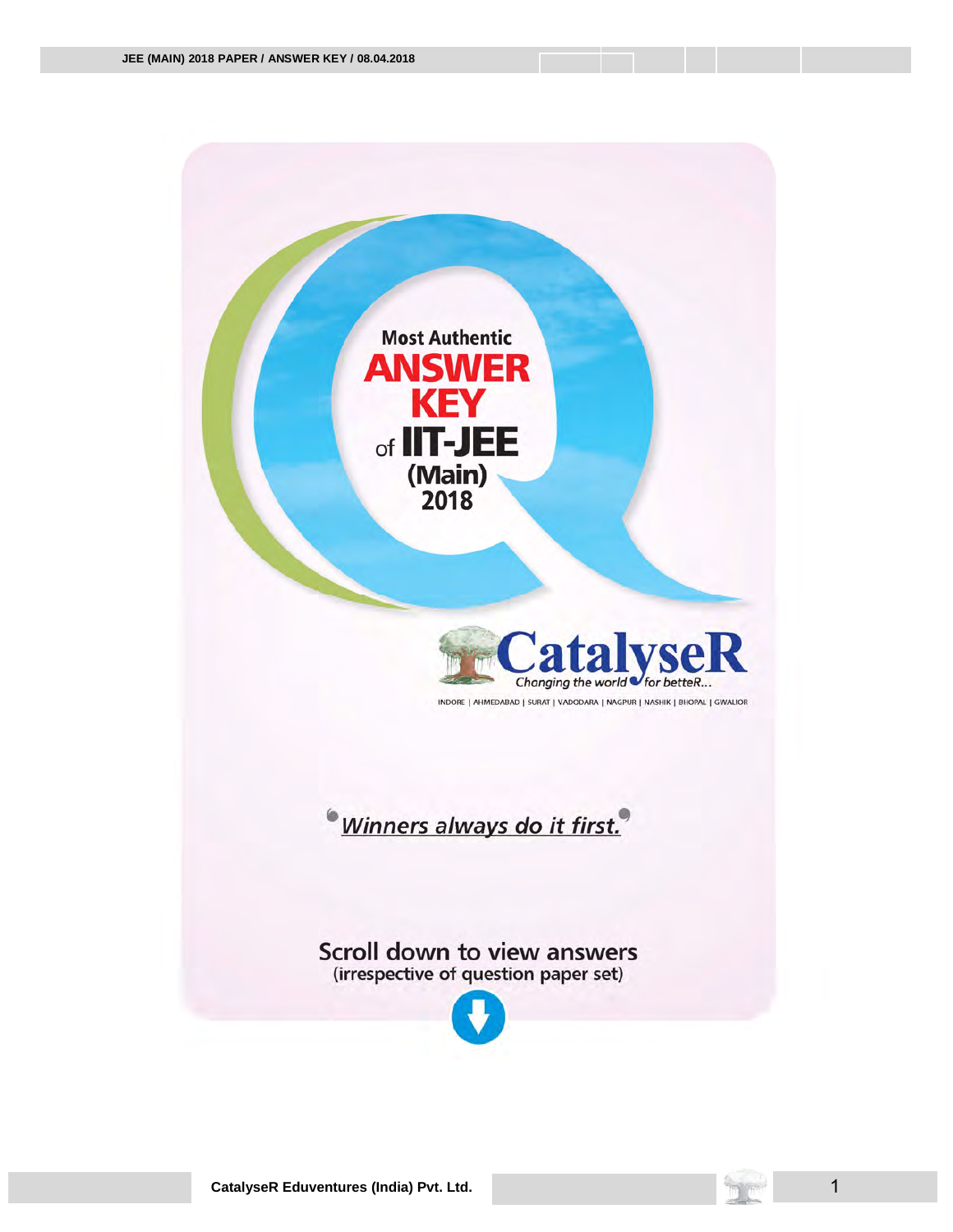## **(PAPER WITH ANSWER KEY) CODE – B JEE (MAIN) - 2018 PHYSICS**

| 1.         |                      |                                                                         |
|------------|----------------------|-------------------------------------------------------------------------|
| Sol.       | (3)                  | (.89, .28)                                                              |
| 2.         |                      |                                                                         |
| Sol.       | (3)                  | $2.35 \times 10^3$ N/m <sup>2</sup>                                     |
| 3.<br>Sol. | (1) $\frac{mg}{3Ka}$ |                                                                         |
| 4.         |                      |                                                                         |
| Sol.       | (4)                  | 11.5 V and 11.6 V                                                       |
| 5.<br>Sol. | (1)                  | <b>ZERO</b>                                                             |
| 6.         |                      |                                                                         |
| Sol.       | (BONUS)              | <b>CLOSEST D</b>                                                        |
|            | (4)                  | 27.3 kg                                                                 |
|            |                      |                                                                         |
| 7.         |                      |                                                                         |
| Sol.       |                      | (2) $v_L/25$                                                            |
| 8.         |                      |                                                                         |
| Sol.       | (1)                  | $45^{\circ}$                                                            |
| 9.         |                      |                                                                         |
| Sol.       |                      | (3) $\Lambda_n \approx A + \frac{B}{\lambda_n^2}$                       |
|            |                      |                                                                         |
| 10.        |                      | The ending of the ammeter for a silicon diode in the given circuit is : |
| Sol.       | (1)                  | 11.5 mA                                                                 |
| 11.        |                      |                                                                         |
|            |                      |                                                                         |
| Sol.       | (4)                  | $r_e < r_p = r_\alpha$                                                  |
| 12.        |                      |                                                                         |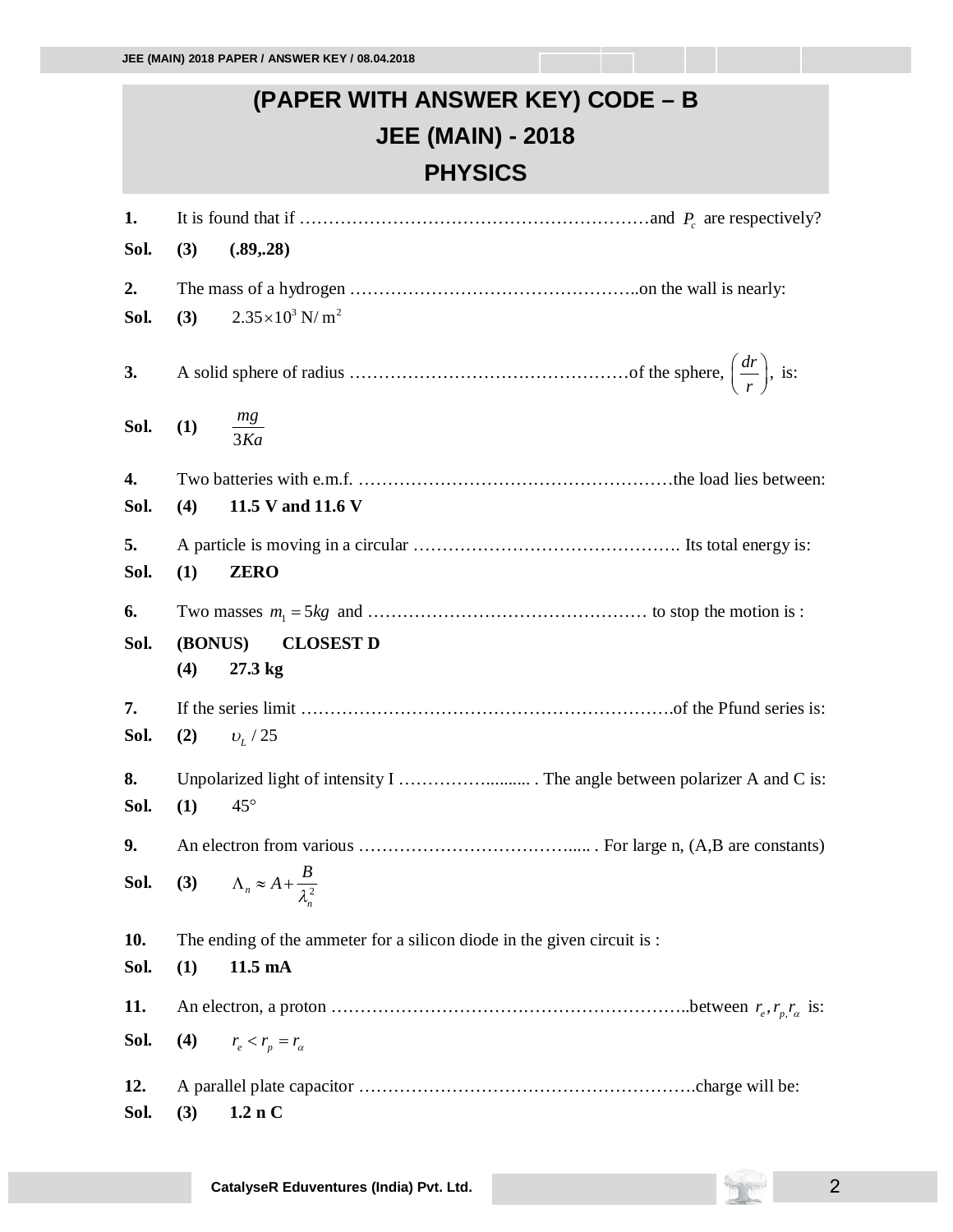| 13.         |                                                                      |
|-------------|----------------------------------------------------------------------|
| Sol.        | (3) $\frac{\omega_0 L}{R}$                                           |
| 14.         |                                                                      |
| Sol.        | $2\times10^5$<br>(1)                                                 |
| 15.<br>Sol. | (1)<br><b>10 kHz</b>                                                 |
| 16.         |                                                                      |
| Sol.        | (2) $\frac{181}{2}MR^2$                                              |
| 17.         |                                                                      |
| Sol.        | (4) $\frac{\sigma}{\epsilon} \left  \frac{a^2 - b^2}{b} + c \right $ |
| 18.         |                                                                      |
| Sol.        | (4)<br>$1.5\Omega$                                                   |
| 19.         |                                                                      |
| Sol.        | (1) $\frac{F_1}{F_2} = \frac{1}{4}$                                  |
| 20.<br>Sol. | (3)<br>$25 \mu m$                                                    |
| 21.         |                                                                      |
|             | Sol. (4) $7.1 \text{ N/m}$                                           |
| 22.         |                                                                      |
| Sol.        | $4MR^2$<br>(3)                                                       |
| 23.         |                                                                      |
| Sol.        | $\sqrt{2}v_0$<br>(4)                                                 |
| 24.         |                                                                      |
| Sol.        | $\sqrt{2}$<br>(1)                                                    |
| 25.<br>Sol. | 4.5 $%$<br>(1)                                                       |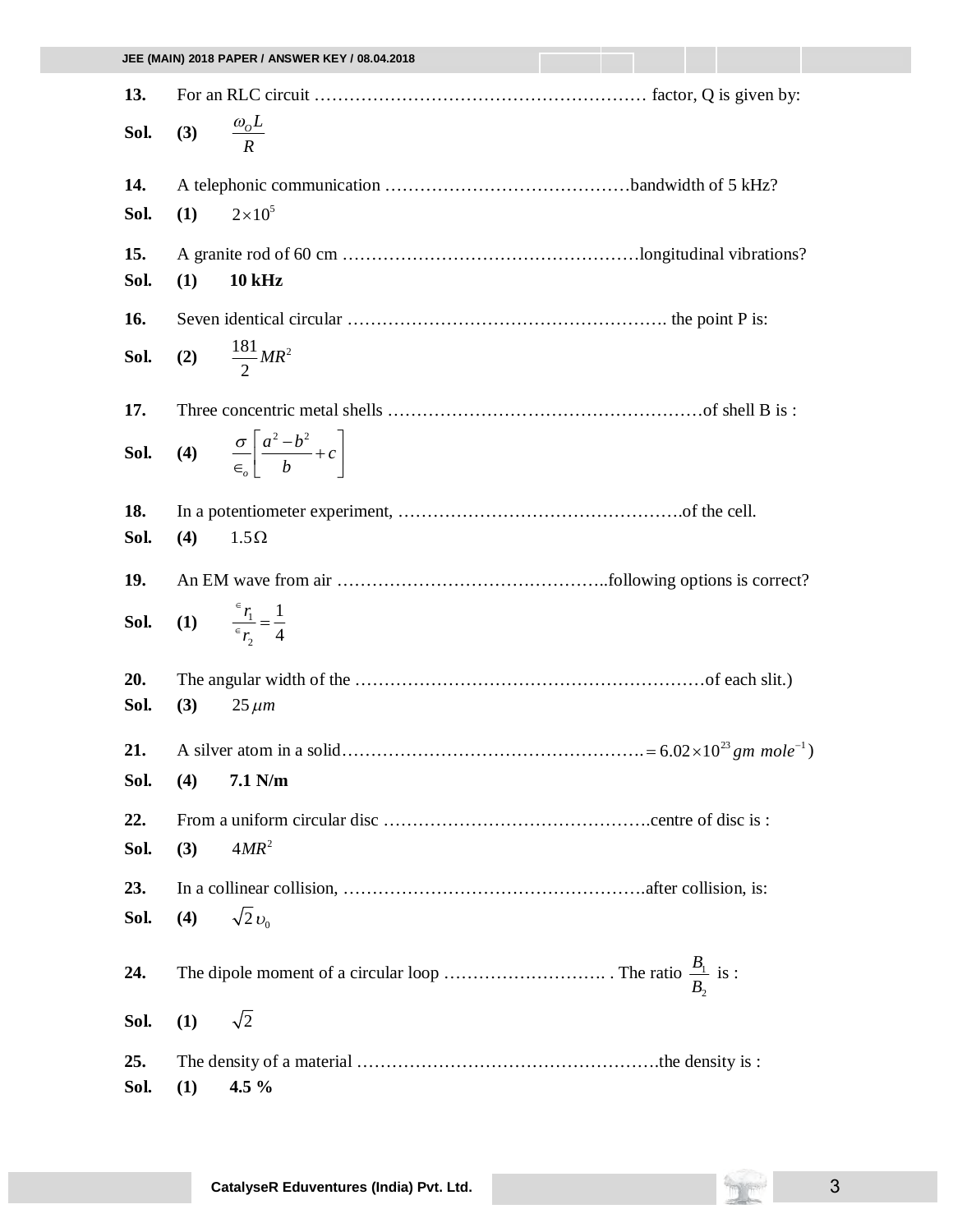|             | JEE (MAIN) 2018 PAPER / ANSWER KEY / 08.04.2018 |
|-------------|-------------------------------------------------|
| 26.<br>Sol. | (1)<br>$550\Omega$                              |
| 27.         |                                                 |
| Sol.        | (4) $\frac{1000}{\sqrt{2}}$ , 10                |
| 28.<br>Sol. | (4)<br>distance                                 |
|             | $\blacktriangleright$ time                      |
| 29.<br>Sol. | (1)<br>$(1)$ 189 K $(2)$ -2.7 kJ                |
| 30.         |                                                 |

**Sol.** (1)  $T \propto R^{(n+1)/2}$ 

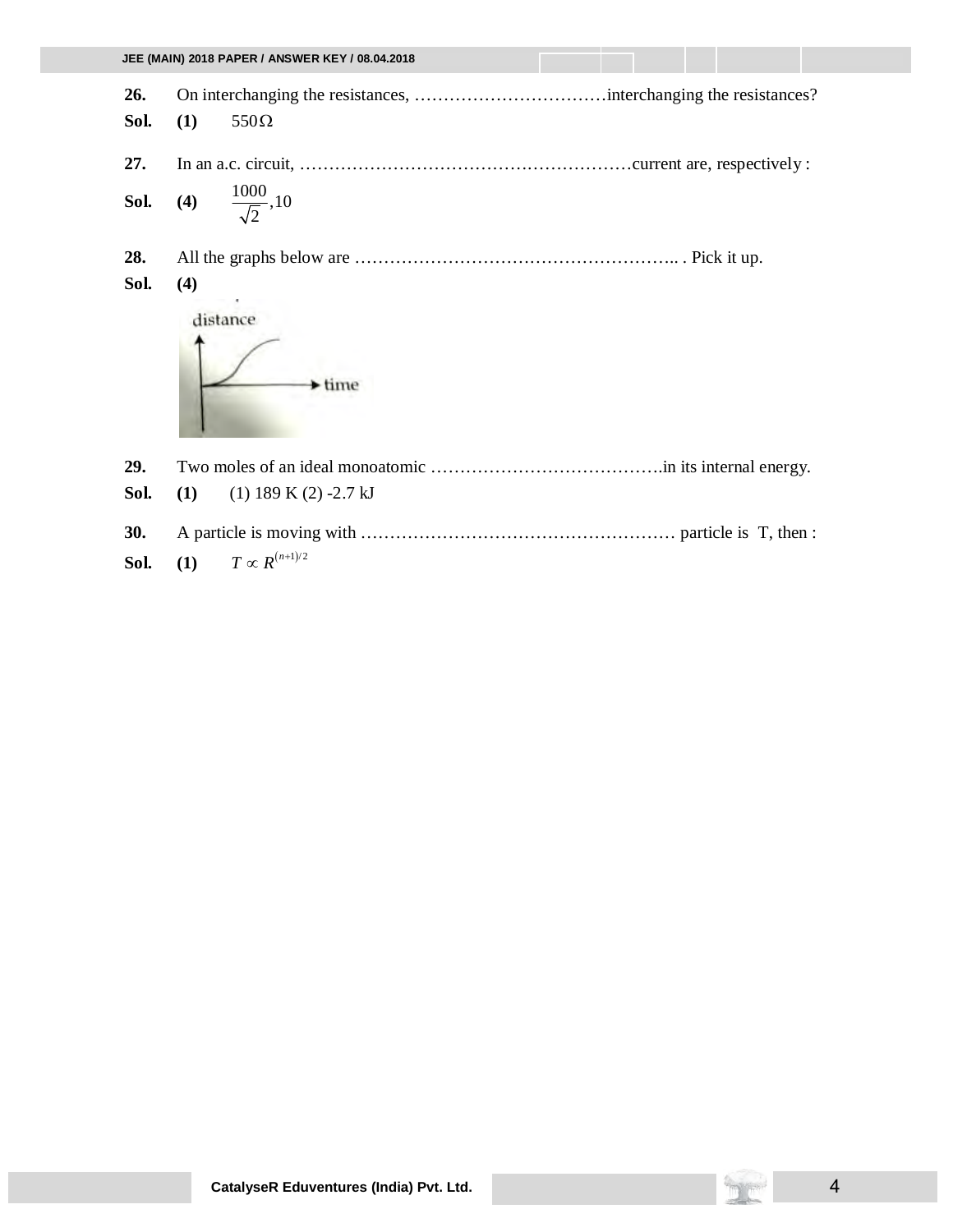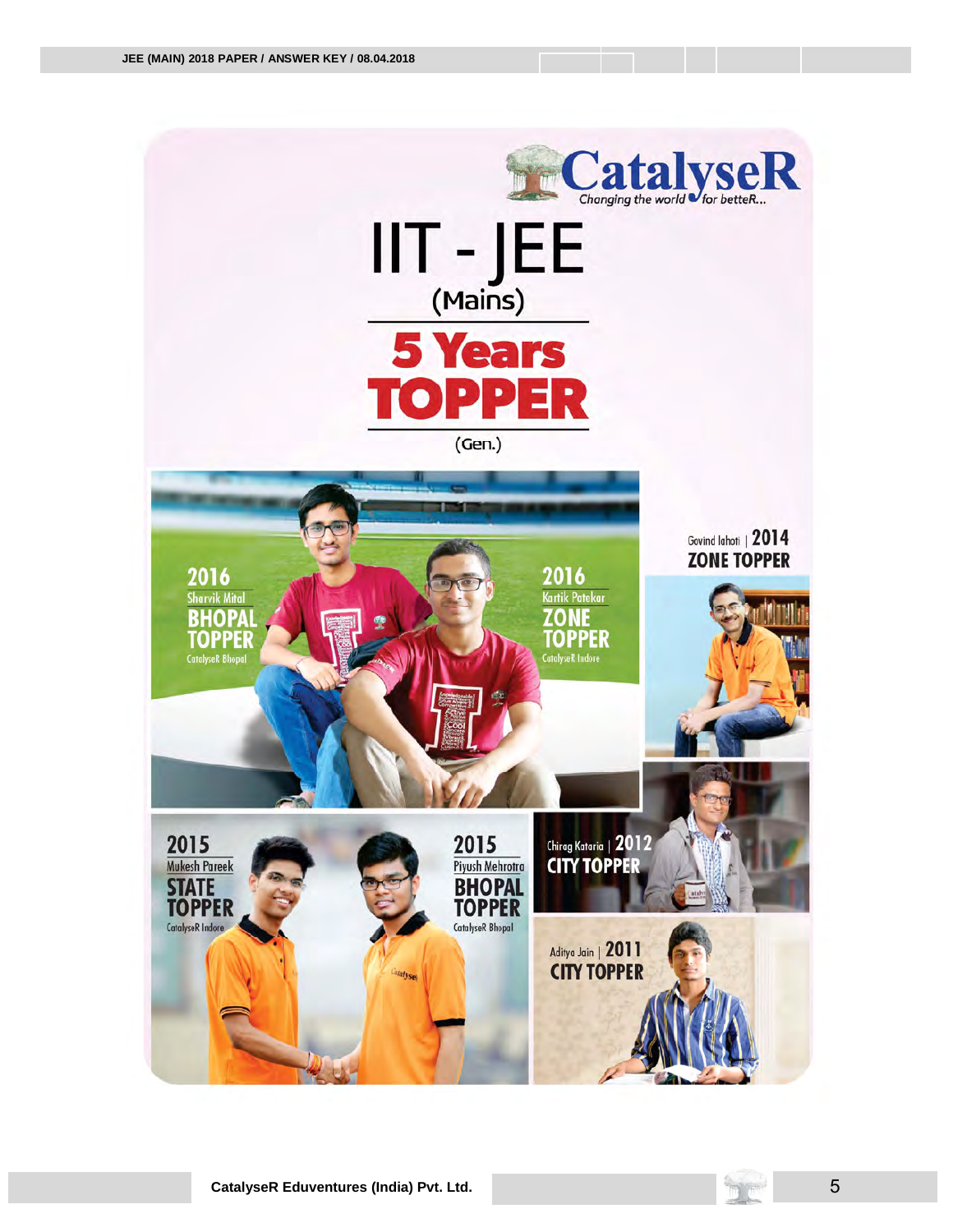## **MATHEMATICS**

| 31.         |                    |                                |
|-------------|--------------------|--------------------------------|
| Sol.        | (2)                | 95                             |
| 32.         |                    |                                |
| Sol.        |                    | (4) $\frac{1}{3\sqrt{2}}$      |
| 33.         |                    |                                |
| Sol.        | (1)                | $\mathbf{1}$                   |
| 34.         |                    |                                |
| Sol.        | (3)                | $45\sqrt{5}$                   |
| 35.         |                    |                                |
| Sol.        | (2) $\frac{9}{2}$  |                                |
| 36.         |                    |                                |
| Sol.        | (4)                | 10                             |
| 37.         |                    |                                |
| Sol.        | (1)                | contains exactly two elements. |
| 38.         |                    |                                |
| Sol.        | (4) $\frac{13}{9}$ |                                |
| 39.         |                    |                                |
| Sol.        |                    | (4) $\frac{2}{5}$              |
| 40.         |                    |                                |
| Sol.        | (2)                | $2\sqrt{2}$                    |
| 41.<br>Sol. | (4)                | $A \subset B$                  |
| 42.<br>Sol. | (3)                | $\sim p$                       |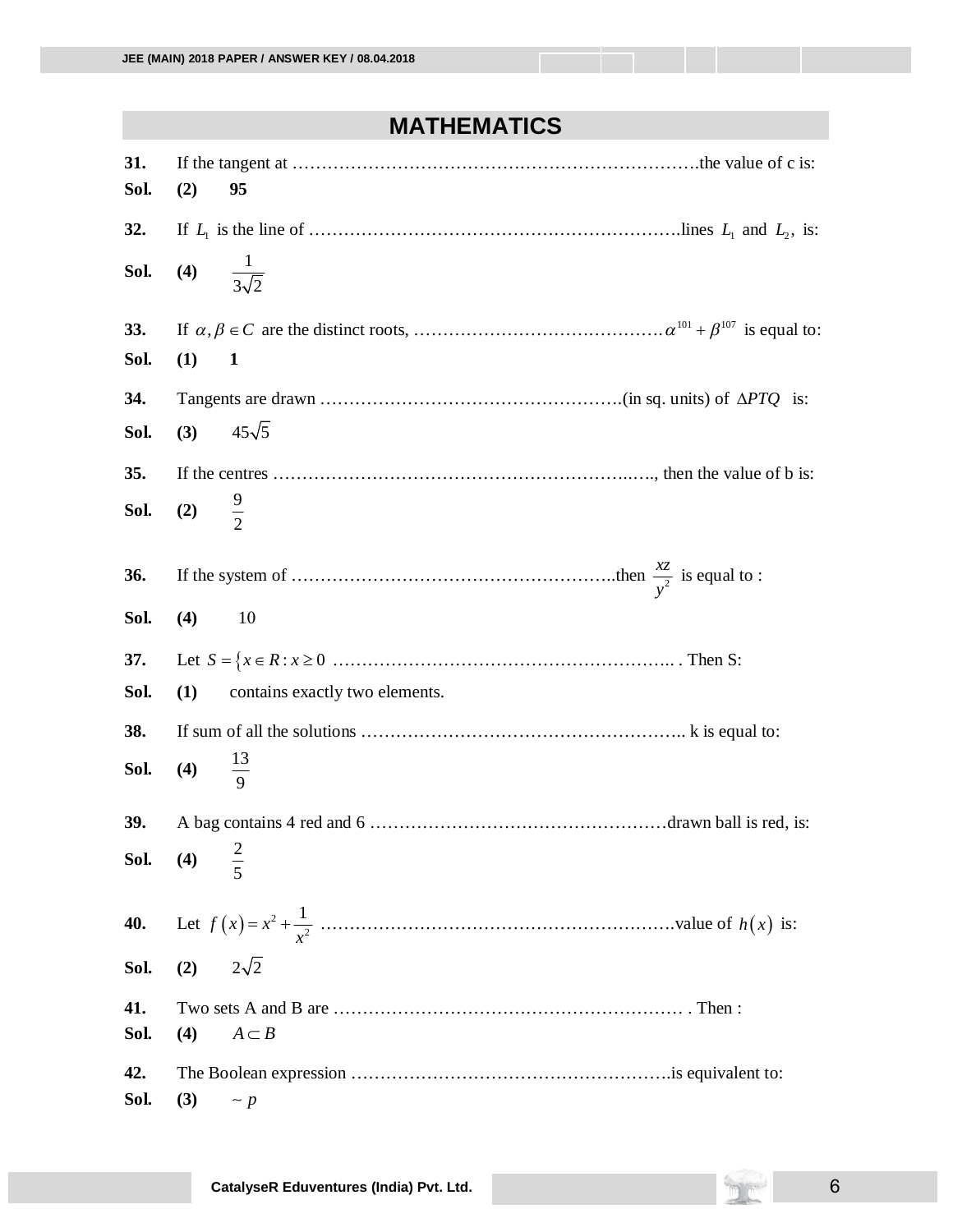| 43.         |                                                                                                  |
|-------------|--------------------------------------------------------------------------------------------------|
| Sol.        | (4)<br>$\boldsymbol{2}$                                                                          |
| 44.<br>Sol. | $(1)$ $(-4,5)$                                                                                   |
| 45.         |                                                                                                  |
| Sol.        | (2)<br>$\boldsymbol{2}$                                                                          |
| 46.         |                                                                                                  |
| Sol.        | (1)<br>34                                                                                        |
| 47.<br>Sol. | (1)<br>$3x+2y=xy$                                                                                |
|             | <b>48.</b> The value of $\int_{-\frac{\pi}{2}}^{\frac{\pi}{2}} \frac{\sin^2 x}{1 + 2^x} dx$ is : |
|             | <b>Sol.</b> (2) $\frac{\pi}{4}$                                                                  |
|             |                                                                                                  |
|             | <b>Sol.</b> (3) $\frac{1}{2}(\sqrt{3}-1)$                                                        |
| 50.         |                                                                                                  |
| Sol.        | (1)<br>is equal to 120.                                                                          |
| 51.         |                                                                                                  |
| Sol.        | (1)<br>$\overline{2}$                                                                            |
| 52.         |                                                                                                  |
| Sol.        | (4) $\frac{-1}{3(1 + \tan^3 x)} + C$                                                             |
| 53.         |                                                                                                  |
| Sol.        | $\phi$ (an empty set)<br>(3)                                                                     |
| 54.         |                                                                                                  |
| Sol.        | $-\frac{8}{0}\pi^2$<br>(1)                                                                       |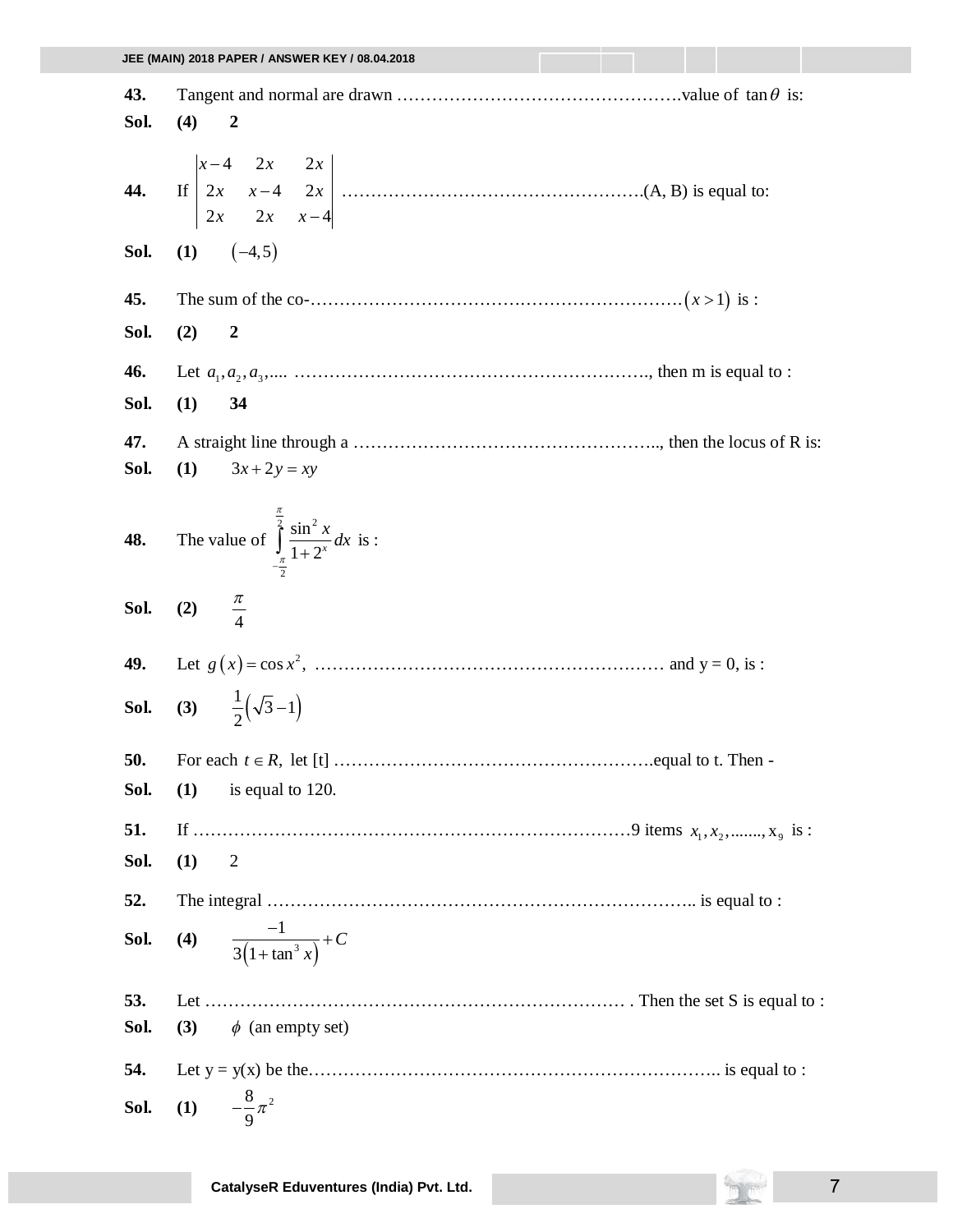| 55.<br>Sol.                          | (3)                                   | 336           |
|--------------------------------------|---------------------------------------|---------------|
| 56.                                  |                                       |               |
| <b>Sol.</b> (2) $\sqrt{\frac{2}{3}}$ |                                       |               |
| 57.<br>Sol.                          | (3)                                   | <b>100</b>    |
| 58.<br>Sol.                          | (3)                                   | at least 1000 |
| 59.<br>Sol.                          | (4)                                   | 248           |
| 60.                                  |                                       |               |
|                                      | <b>Sol.</b> (1) $3\sqrt{\frac{5}{2}}$ |               |

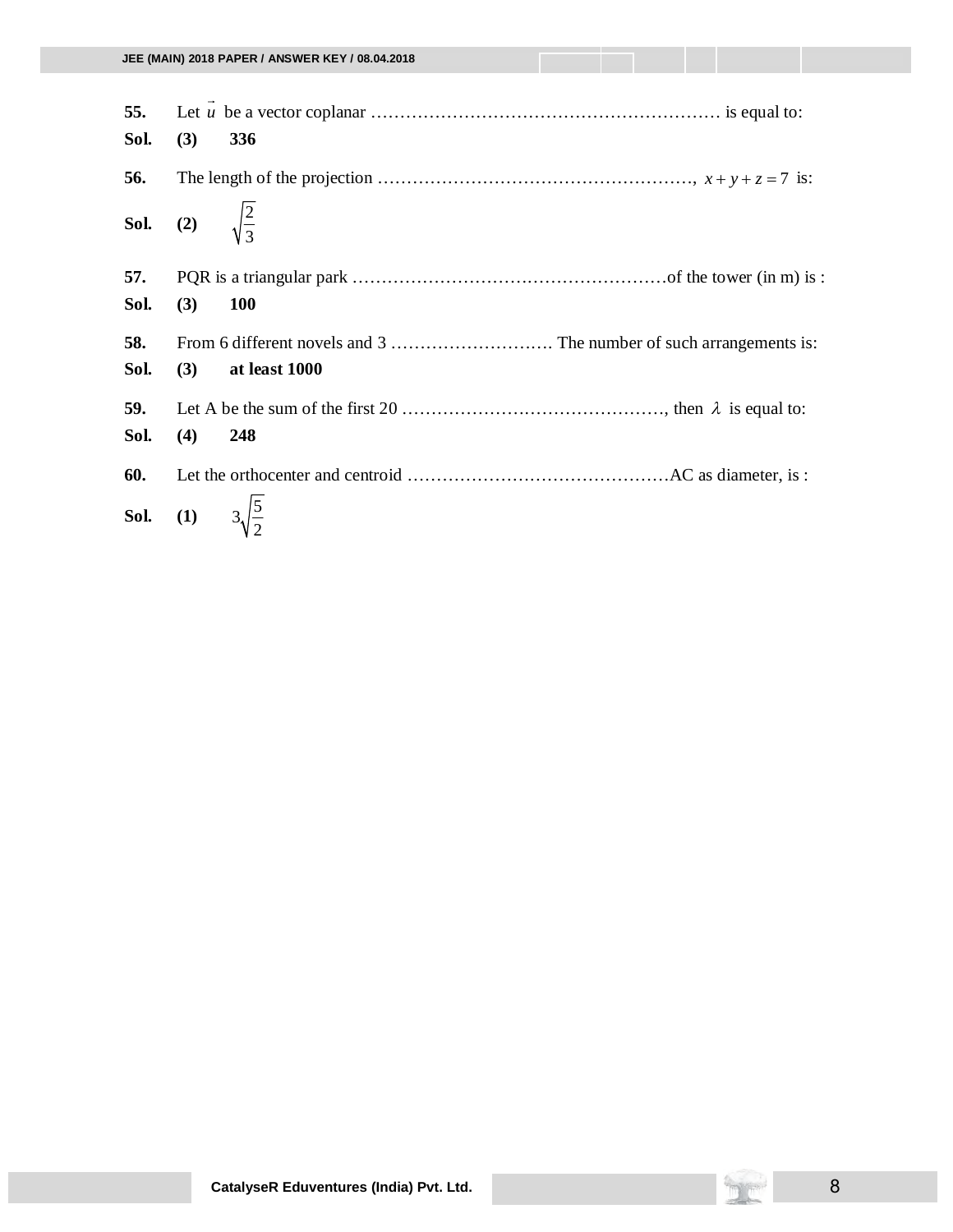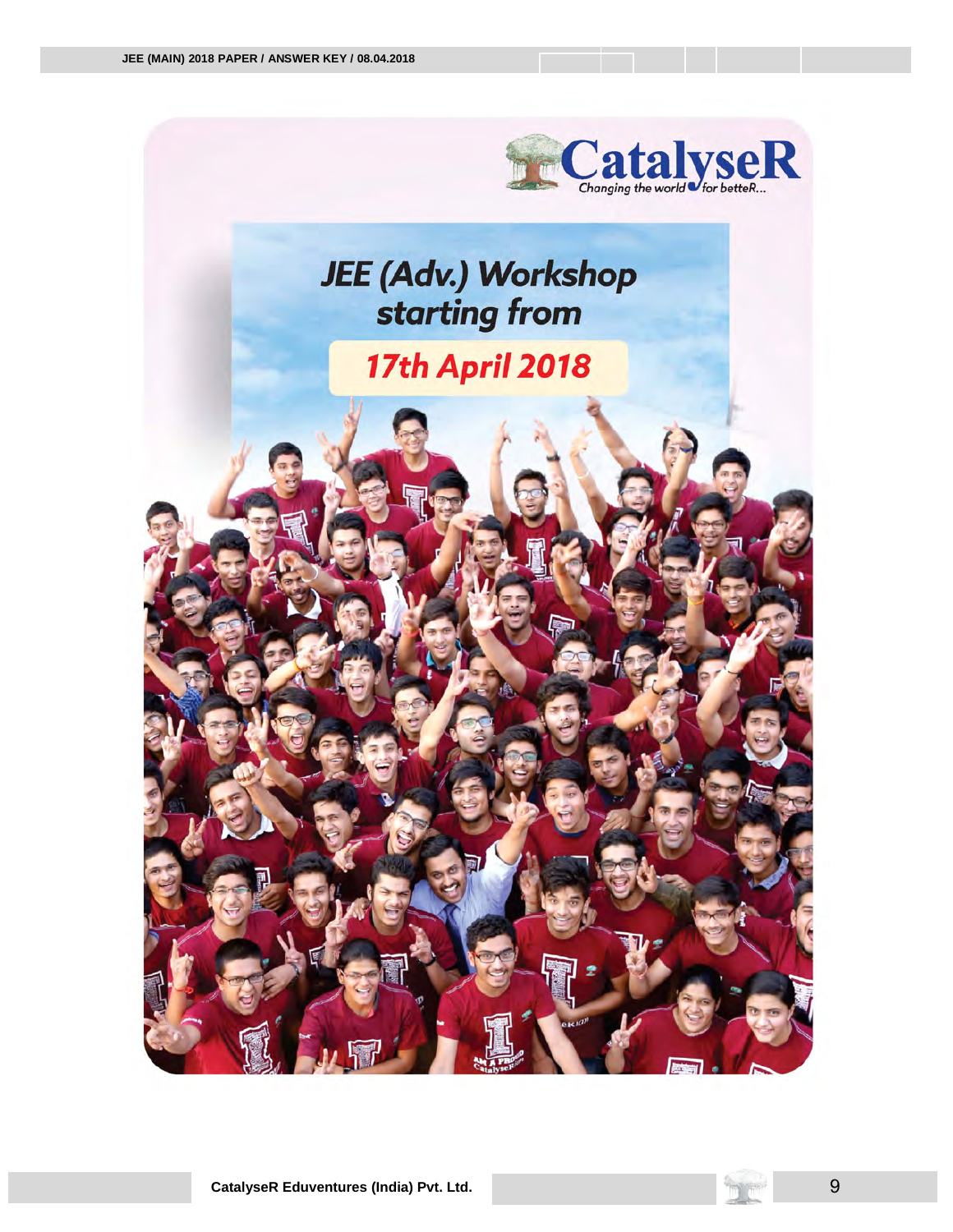## **CHEMISTRY**

- **61.** Total number of lone pair of electrons in  $I_3^-$  is :
- **Sol. (1) 9**
- **62.** Which of the following salts is the most basic in aqueous solution?
- **Sol.** (4) *CH<sub>3</sub>COOK*
- **63.** Phenol reacts with methyl ………………………………………..A and B are respectively:



**Sol. (1)** 

**64.** The increasing order of basicity of the following compounds is :

Sol. (1)  $(2) < (1) < (4) < (3)$ 

**65.** An alkali is titrated against an acid with ……………………………..a correct combination?

**Sol. (1) Base – Weak; Acid – Strong; End Point – Yellow to pinkish red**

**66.** The trans-alkenes are formed by the reduction of alkynes with:

**Sol.** (1) 
$$
Na/liq.NH_3
$$

- **67.** The ratio of mass percent of C ………………………formula of compound  $C_x H_y O_z$  is:
- **Sol.** (2)  $C_2 H_4 O_3$
- **68.** Hydrogen peroxide oxidizes ………………………………………formed are, respectively:
- **Sol.** (1)  $H_2O$  and  $(H_2O+O_2)$
- **69.** The major product formed in the following reaction is:



**Sol. (2) 70.** How long (approximate) should  $\ldots$   $\ldots$   $\ldots$   $\ldots$   $\ldots$   $\ldots$   $\ldots$   $\ldots$   $\ldots$   $\ldots$   $\ldots$   $\ldots$   $\ldots$   $\ldots$   $\ldots$   $\ldots$   $\ldots$   $\ldots$   $\ldots$   $\ldots$   $\ldots$   $\ldots$   $\ldots$   $\ldots$   $\ldots$   $\ldots$   $\ldots$   $\ldots$   $\ldots$   $\ldots$   $\ldots$ **Sol. (1) 3.2 hours 71.** Which of the following lines …………………………………….an exothermic reaction? **Sol. (3) A and B 72.** At 518 , *C* the rate of decomposition of a ………………………………of the reaction is: **Sol. (3) 2**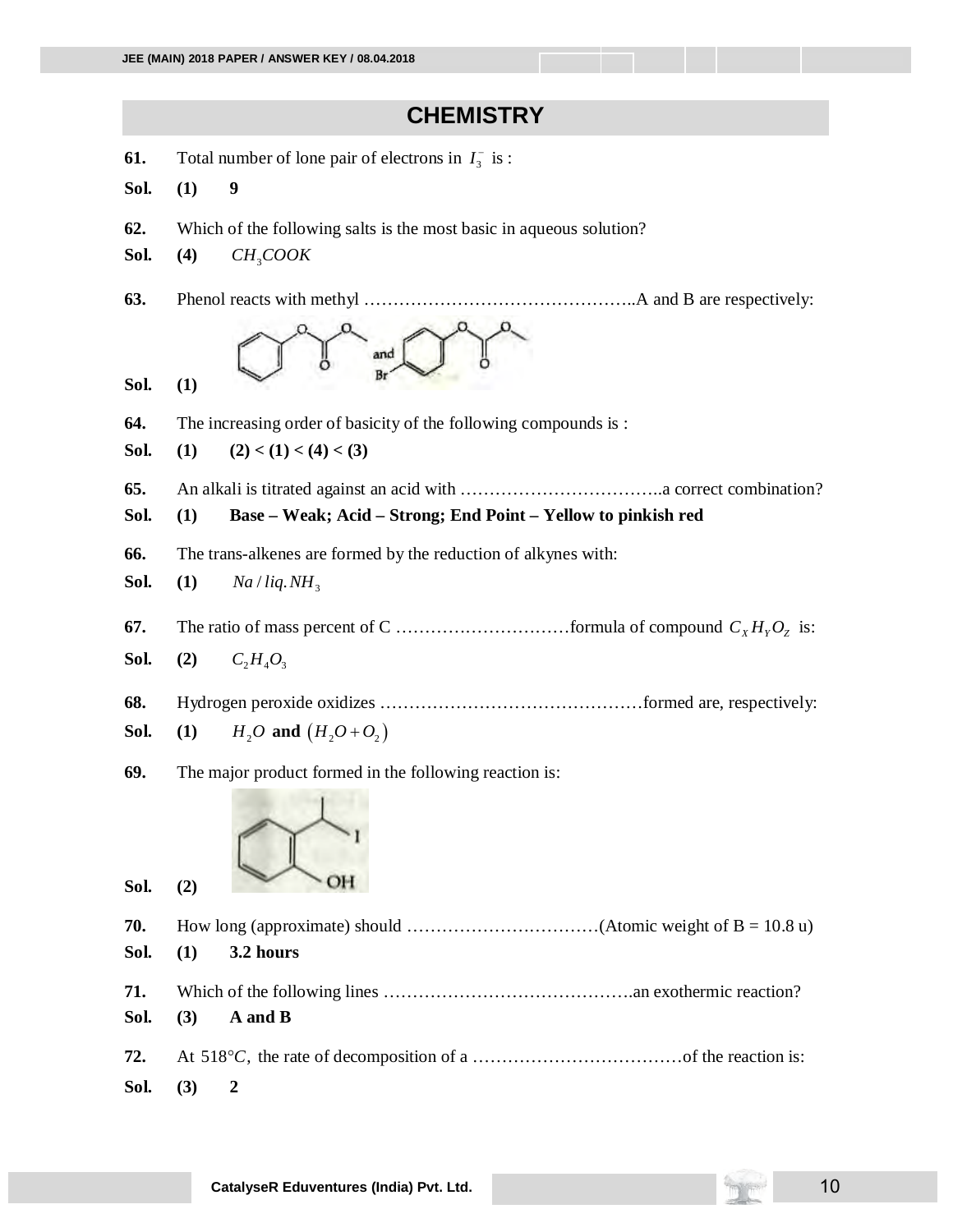|             | JEE (MAIN) 2018 PAPER / ANSWER KEY / 08.04.2018                                  |  |
|-------------|----------------------------------------------------------------------------------|--|
| 73.<br>Sol. | Glucose on prolonged heating with HI gives:<br>n-Hexane<br>(3)                   |  |
| 74.<br>Sol. | (4)<br>$(I)$ and $(III)$                                                         |  |
| 75.         | The major product of the following reaction is :                                 |  |
| Sol.        | (4)                                                                              |  |
| 76.         |                                                                                  |  |
| Sol.        | (3)                                                                              |  |
|             | CO <sub>2</sub> H                                                                |  |
| 77.         |                                                                                  |  |
| Sol.        | $1.1 \times 10^{-9} M$<br>(1)                                                    |  |
|             |                                                                                  |  |
| 78.         |                                                                                  |  |
| Sol.        | (4)                                                                              |  |
|             | NH <sub>2</sub>                                                                  |  |
| 79.         |                                                                                  |  |
| Sol.        | (1)<br>Al                                                                        |  |
| 80.         | solution is:                                                                     |  |
| Sol.        | $3 \times 10^{-20}$<br>(4)                                                       |  |
| 81.         |                                                                                  |  |
| Sol.        | $\vert 3Ca_{3}(PO_{4}), CaF_{2}\vert$<br>(1)                                     |  |
| 82.         | The compound that does not produce nitrogen gas by the thermal decomposition is: |  |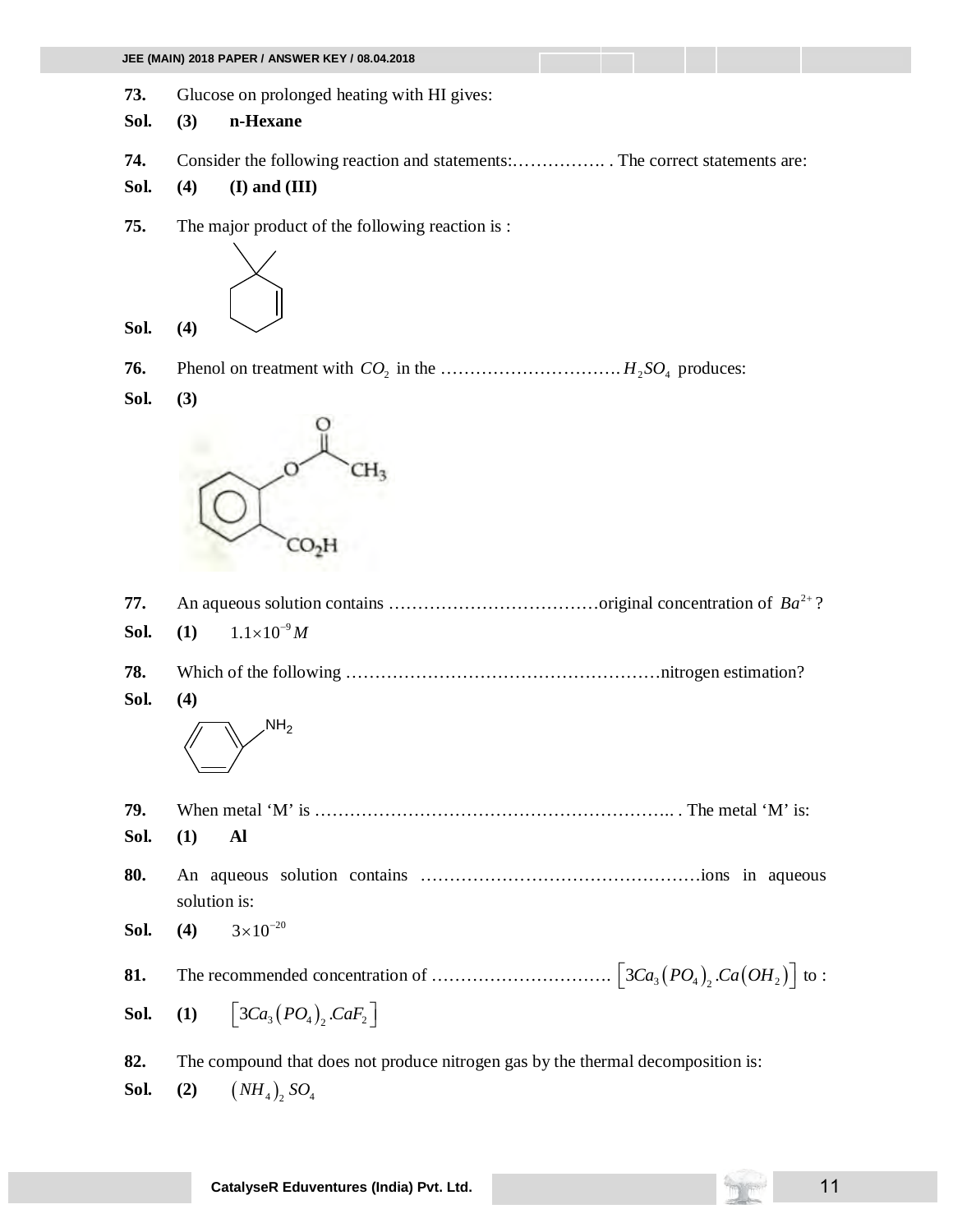|             | JEE (MAIN) 2018 PAPER / ANSWER KEY / 08.04.2018                                                               |  |
|-------------|---------------------------------------------------------------------------------------------------------------|--|
| 83.<br>Sol. | (2)                                                                                                           |  |
| 84.<br>Sol. | $+3$ , 0, and $+6$<br>(1)                                                                                     |  |
| 85.<br>Sol. | Which type of 'defect' has the presence of cations in the interstitial sites?<br><b>Frenkel defect</b><br>(1) |  |
| 86.<br>Sol. | (2)<br>$-3267.6$                                                                                              |  |
| 87.<br>Sol. | Which of the following are Lewis acids?<br>(2)<br>(2) $BCl_3$ and AlCl <sub>3</sub>                           |  |
| 88.<br>Sol. | Which of the following compounds contain(s) no covalent bond(s)?<br>(1)<br>KCl                                |  |
| 89.<br>Sol. | $\Big[Co(H_2O),Cl_3\Big]$ .3H <sub>2</sub> O<br>(2)                                                           |  |
| 90.         | According to molecular orbital theory, which of the following will not be a viable<br>molecule?               |  |

**Sol.** (2)  $H_2^{2-}$ 

## **END OF TEST PAPER**

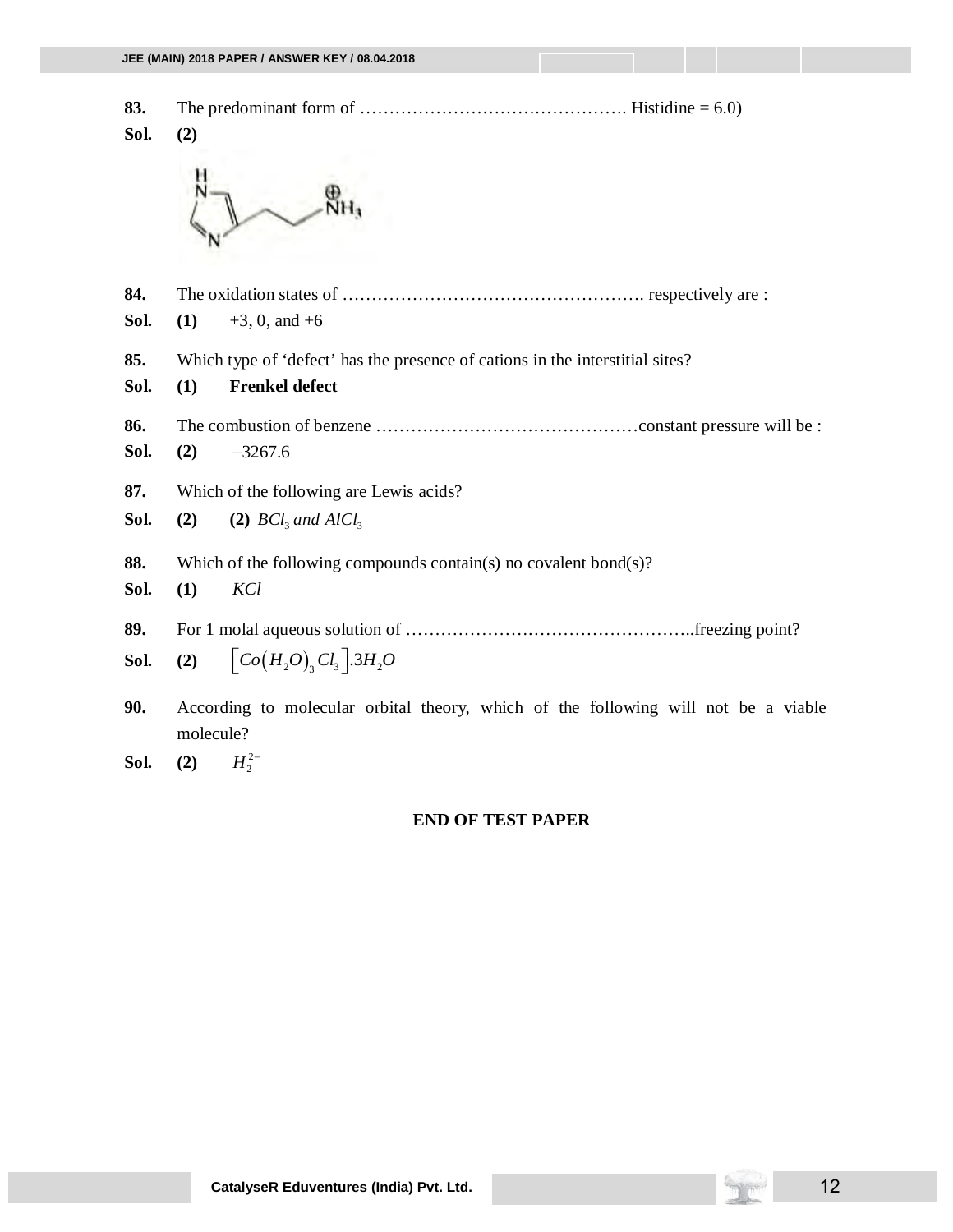